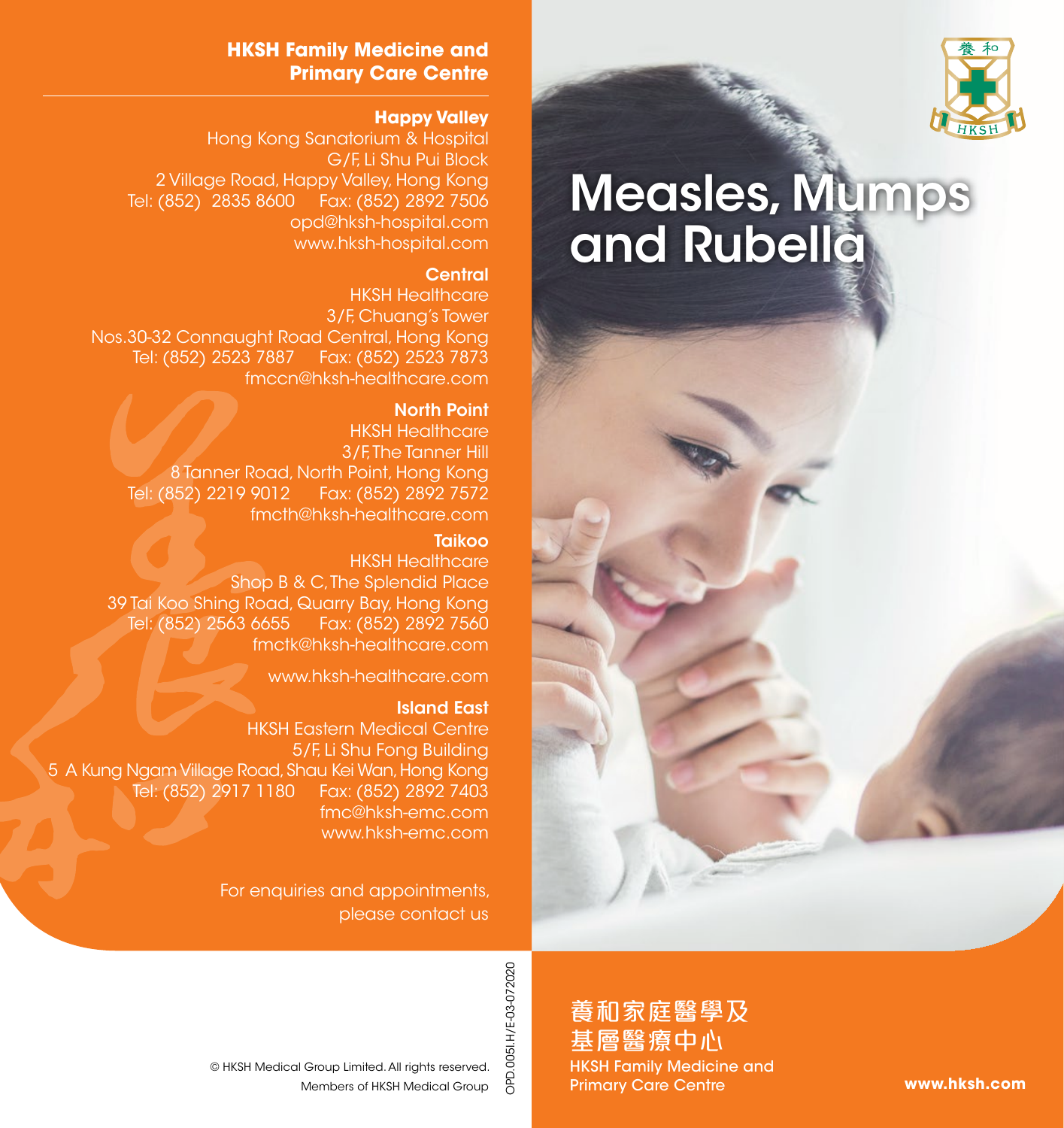# **Measles**

## Causative Agent

Measles is caused by a virus called Measles virus.

## Mode of Transmission

As one of the most communicable infectious diseases, measles is transmitted airborne by droplet spread or by direct contact with nasal or throat secretions of infected individuals. A patient can get infected by another from 4 days before to 4 days after rash appears. Incubation usually lasts from 7 to 18 days, or even 21 days.



# Clinical Features

First presented with fever, cough, running nose, red eyes and white spots inside the mouth, one will have red blotchy skin rash 3 to 7 days after onset, starting from the face to the rest of the body. Skin rash usually lasts 4 to 7 days, or even up to 3 weeks, causing brownish spots and sometimes fine skin peeling. In severe cases, the respiratory system, digestive tract and brain can also get infected and lead to serious consequences, sometimes fatal.

Measles infection during pregnancy can cause adverse outcomes, including pregnancy loss, preterm birth, and low birth weight, but there is no evidence to suggest an increased risk of congenital defects by measles. If mothers have measles shortly before pregnancy, the neonates are at increased risk of subacute sclerosing panencephalitis, which is a very rare but fatal disease of the central nervous system, in later life.

#### **Treatment**

If infected, avoid contact with non-immune individuals, especially pregnant women with a weakened immune system and infants below one year of age. In the absence of specific treatment for measles, drugs may be prescribed for symptom relief, such as antibiotics for bacterial complications.

# Mumps

# Causative Agent

Mumps is caused by the Mumps virus. It affects the salivary glands and nerve tissues sometimes.

# Mode of Transmission

Mumps is spread by way of droplet and direct contact with the saliva of the infected. Mumps can be transmitted from the infected to non-immune individuals from 2 days before overt swelling of salivary glands to 5 days after swelling. The incubation period lasts 12 to 25 days, usually 18 days.

# Clinical Features

All ages are susceptible to mumps, and are more common in children over one year of age. Mumps is characterised by painful swelling of the salivary glands, usually at the cheeks. Other possible complications include deafness, or infection of the brain, pancreas, testicles or ovaries.



No specific treatment is now available. Drugs may be prescribed to reduce discomfort.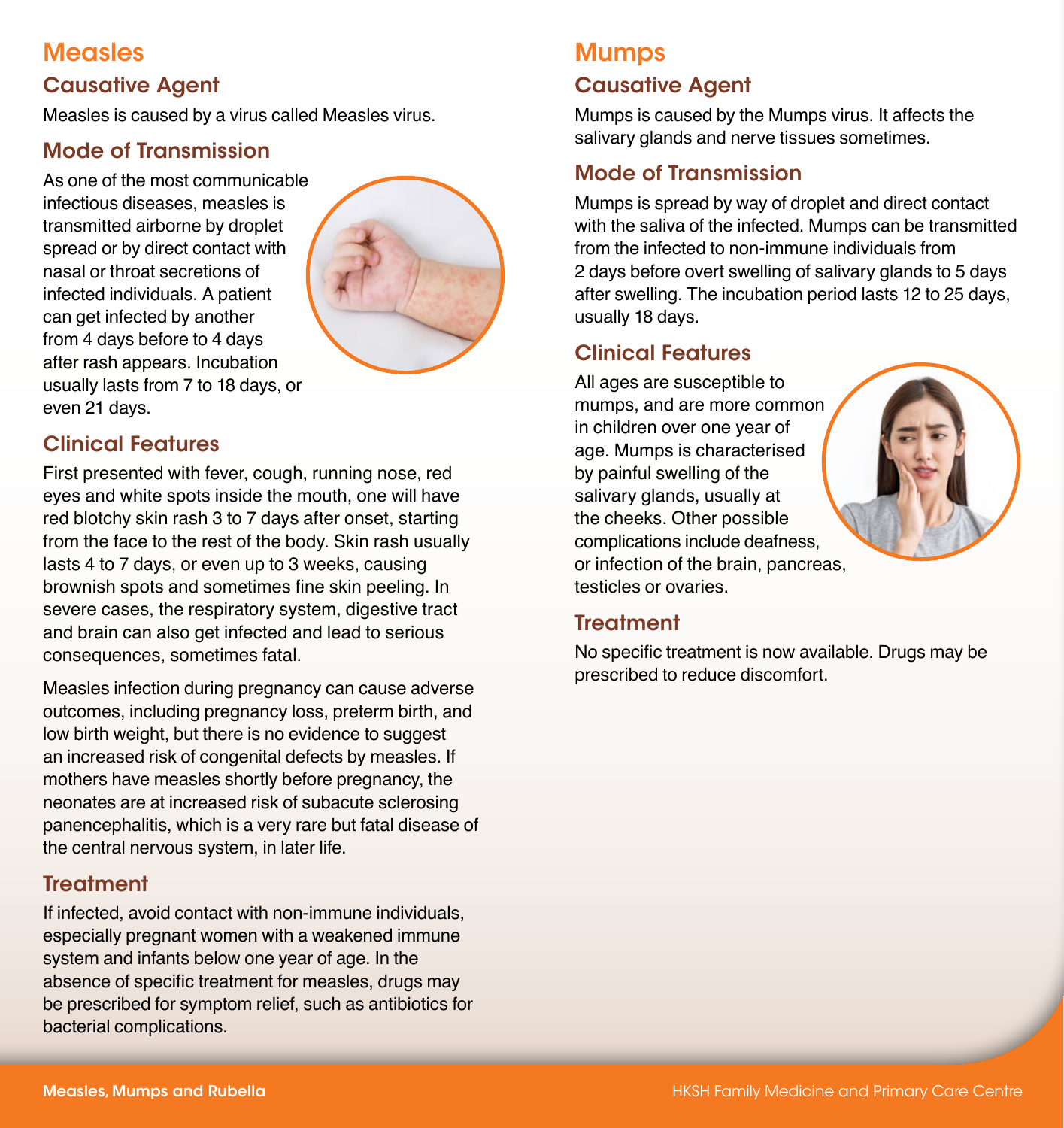# Rubella

# Causative Agent

Also known as "German Measles", rubella is caused by rubella virus.

# Mode of Transmission

The transmission route of rubella is via contact with nasal and throat secretions of the infected individuals through droplet spread or direct contact. It is a highly contagious, and can be passed to others from one week before to one week after onset of rash. Incubation lasts 12 to 23 days, usually 14 days.



# Clinical Features

Patients usually show symptoms of diffuse rash, fever, headache, malaise, lymph node enlargement, upper respiratory symptoms and conjunctivitis. The rash usually lasts about 3 days, but it may be absent in some patients. Arthralgia or arthritis is more common in adult women with rubella. Rubella can also cause anomalies in developing foetuses. Characterised by deafness, cataract, heart malformations, mental retardation, etc., congenital rubella syndrome may be diagnosed in infants born to women who got infected during the first 3 months of pregnancy.

## **Treatment**

No specific treatment is now available. Drugs may be prescribed to reduce discomfort.

# **Prevention**

# Maintain Good Personal Hygiene

- Perform hand hygiene frequently
- Cover the mouth and nose with tissue paper while sneezing or coughing. Dispose of soiled tissues into a lidded rubbish bin, then wash your hands thoroughly
- If you develop fever, rash or respiratory symptoms, wear a surgical mask, refrain from work or school, avoid crowded places and seek medical attention promptly
- To prevent infection of non-immune individuals, stay home till 4 days from when the rash first appears if infected
- Regularly clean and disinfect frequently touched surfaces with 1:99 diluted household bleach. For metallic surface, disinfect with 70% alcohol
- Use absorbent disposable towels to remove obvious contaminants, such as respiratory secretions, then disinfect the surface and nearby areas with 1:49 diluted household bleach, leave for 15 to 30 minutes, rinse with water and keep dry. For metallic surface, disinfect with 70% alcohol
- Maintain good indoor ventilation
- Children under one year of age, or non-immune pregnant women should not travel to areas with outbreaks or high incidences

# Measles, Mumps and Rubella (MMR) **Vaccine**

MMR vaccine is covered in the Hong Kong Childhood Immunisation Programme. Women who are at childbearing age and are not yet immunised should receive MMR before pregnancy for foetus protection. It takes about 2 weeks after vaccination for the immunity to develop. People of normal health can enjoy long term, even lifelong protection after vaccination. One dose of MMR vaccine is 93% effective, two doses 97%. Please consult your doctor about MMR vaccination if you are not sure about your immunisation status.